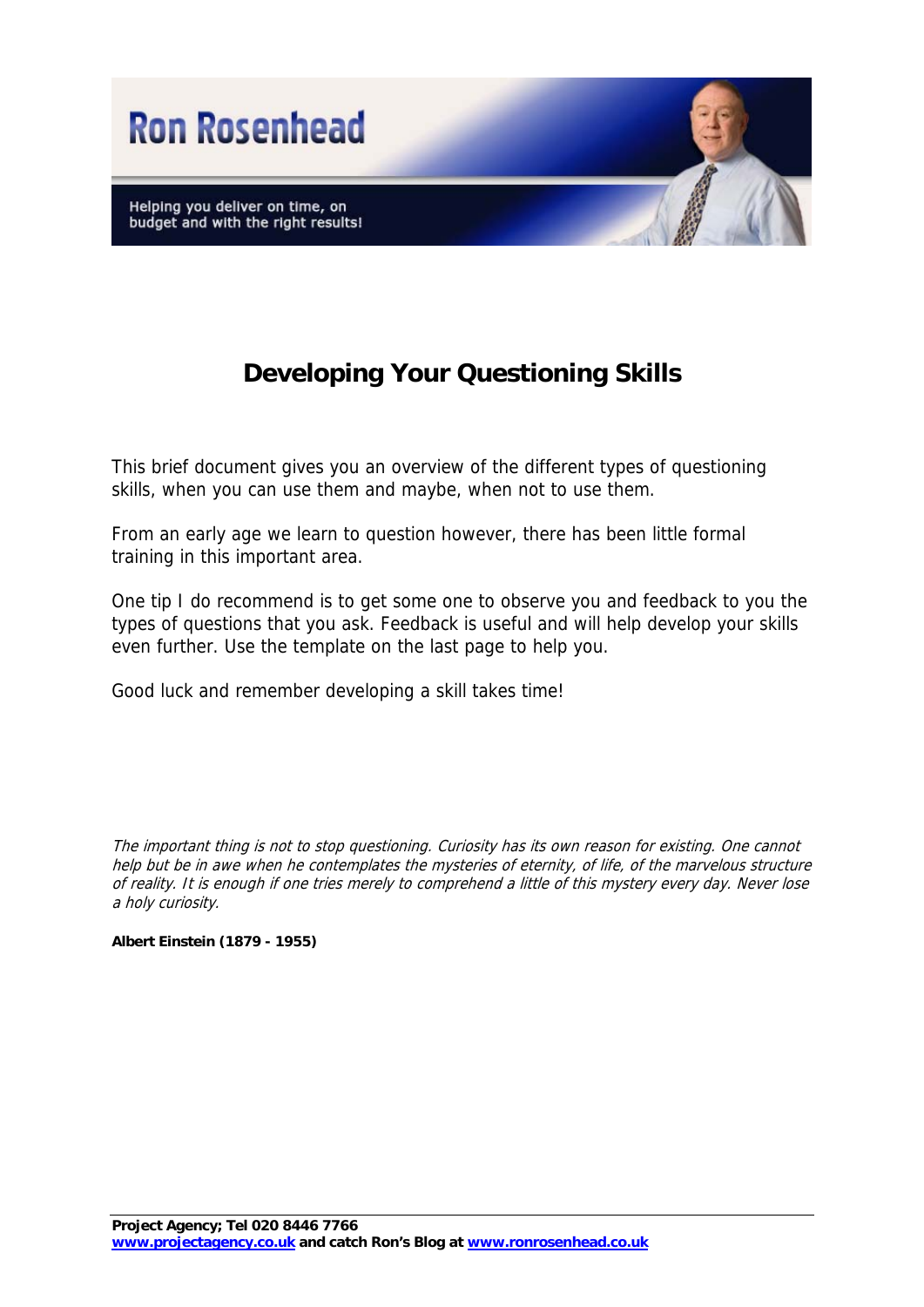## **Developing Your Questioning Skills**

The effective project manager will use questions to help identify a wide range of issues including:

- understand the scope of the project
- establish whether the project is worth while doing
- develop clear project roles with team members
- manage and communicate with stakeholders
- understand and manage project risks
- develop solid project plans

Questioning is a skill. Listen to the interviewer on the radio or T.V. Listen to the types of questions they ask however do notice that not all questioning is effective!

|                   |                                                                                                                                               | <b>Useful For</b>                                         | <b>Not Useful</b>                                                             |
|-------------------|-----------------------------------------------------------------------------------------------------------------------------------------------|-----------------------------------------------------------|-------------------------------------------------------------------------------|
| <b>Open</b>       | "How do you?                                                                                                                                  | Exploring and gathering<br>information                    | With talkative<br>people where time<br>is short                               |
| Closed            | " Are you going to ?                                                                                                                          | Probing single specific<br>facts                          | For gaining inf.' on<br>a broad basis or<br>where person not<br>communicative |
| Leading           | "You don't like leaving<br>work on time do you?"                                                                                              | Gaining compliance<br>BUT<br>beware!!!                    | For gaining<br>information about<br>what the person<br>thinks or feels        |
| Chained*          | "Why are you doing this? I<br>mean, no one would surely<br>accept this is as<br>acceptable? Surely, you<br>have researched other<br>options?" | Never!                                                    | <b>Fver!</b>                                                                  |
| <b>Reflective</b> | "You feel upset<br>about                                                                                                                      | Encouraging person to<br>continue talking about<br>issues | Checking<br>information and<br>facts                                          |
| Probing           | " So, what are you going to<br>$do?$ "                                                                                                        | Establishing and checking<br>details of events            | Exploring areas of<br>great sensitivity                                       |
| Comparative       | "Would you prefer to meet<br>weekly or monthly?"                                                                                              | Getting the person to<br>reveal own needs                 | Where the<br>comparisons are<br>unrealistic!                                  |

\* Some TV interviewers are guilty of asking this type of question!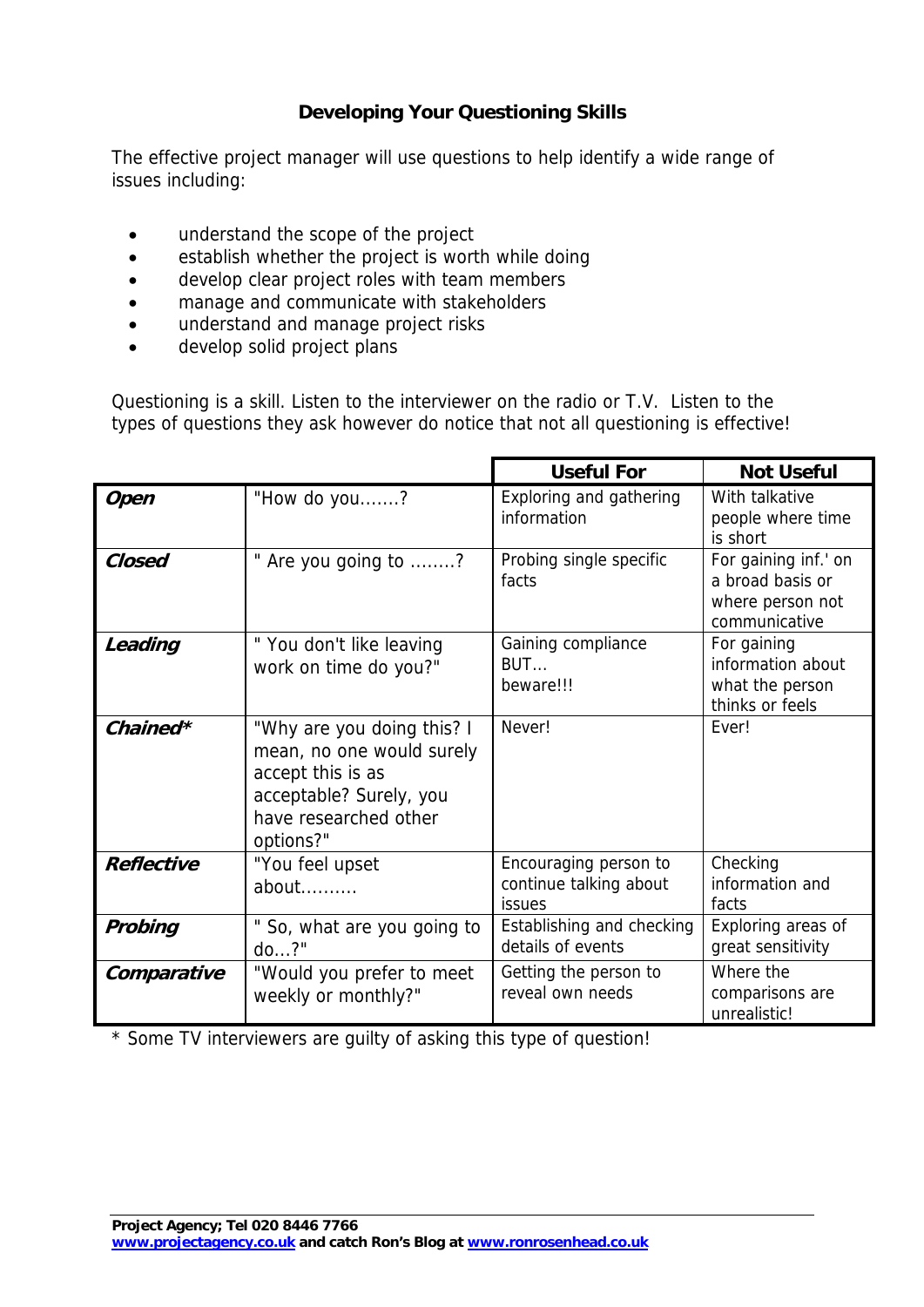## **Developing Your Questioning Skills…continued**

During a conversation with a member of staff there will be times when you will not use questions but will use those shown below.

|                     |                          | <b>Useful For</b>       | <b>Not Useful</b> |
|---------------------|--------------------------|-------------------------|-------------------|
| <b>Noncommittal</b> | "Yees"ah-ha"             | Indicating to the       | Keeping a         |
|                     | "Mmm"                    | person you are          | talkative person  |
| ('lubricators')     |                          | listening and want      | to a particular   |
|                     |                          | them to continue        | point             |
| <b>Inhibitors</b>   | "I see". or "Oh"         | Signalling that the     | Emotional         |
|                     |                          | person has said         | situations, or    |
|                     |                          | enough                  | when frank and    |
|                     |                          |                         | open discussions  |
|                     |                          |                         | are taking place. |
| <b>Summaries</b>    | "What we have decided to | Avoids discrepancies    | If used too early |
|                     | do then is"              | between both parties.   | in the discussion |
|                     |                          | Ensures details are not |                   |
|                     |                          | forgotten               |                   |

We take for granted many elements of our daily life. Asking questions effectively is one of those areas.

Try and practice using different types of question. You may not get it right first, or maybe even second time. But, you will be on the road to developing a skill that is transferable into many different areas of your work.

NOTE: You will also need to use and build on other skills. These include:

- listening
- using eyes to make contact
- drawing discussions to an end
- time management

## **Good luck with asking questions.**